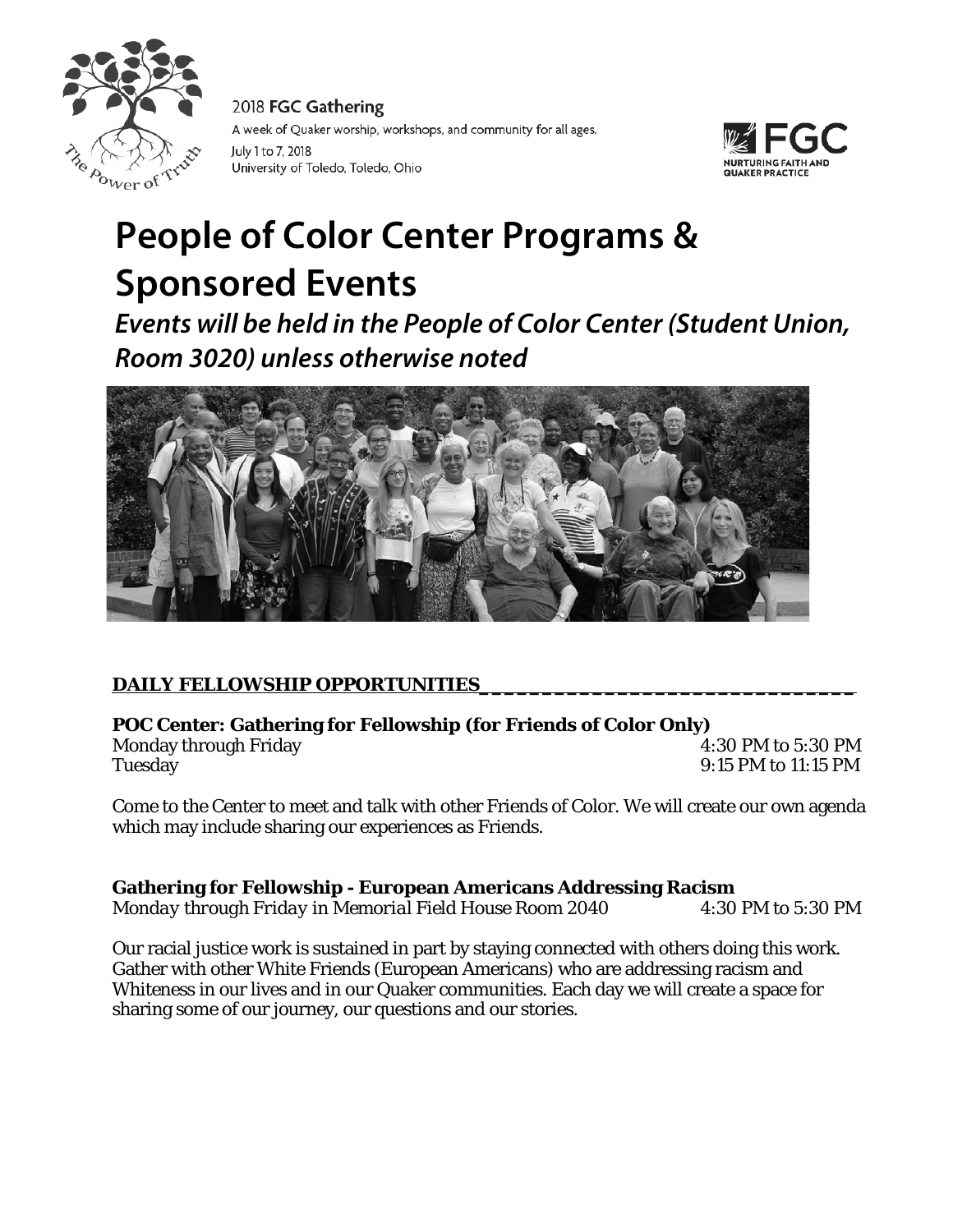

2018 FGC Gathering A week of Quaker worship, workshops, and community for all ages. July 1 to 7, 2018 University of Toledo, Toledo, Ohio



## **MONDAY, JULY 2, 2018\_\_\_\_\_\_\_\_\_\_\_\_\_\_\_\_\_\_\_\_\_\_\_\_\_\_\_\_\_\_\_\_\_\_\_\_\_\_\_**

#### **POC Center: Reception/Open House** 1:30 PM – 3:00 PM

Everyone (all ages, ethnicities, and races) is invited to come see the Center and hear about the events we will be sponsoring this week.

#### **Parents of Children of Color** 3:15 PM - 4:15 PM

This session will provide an opportunity for Friends parenting Children of Color to share ideas and mutual support. Materials will be made available on racial socialization (for example, preparing your children for what they may experience, providing opportunities for your children to learn about role models of color, etc) and dealing with micro-aggressions and other forms of discrimination.

#### **POC Center: Gathering for Fellowship (for Friends of Color Only)** Monday 4:30 PM to 5:30 PM

**Gathering for Fellowship - European Americans Addressing Racism** *Memorial Field House Room 2040* 4:30 PM to 5:30 PM

#### **TUESDAY, JULY 3, 2018\_\_\_\_\_\_\_\_\_\_\_\_\_\_\_\_\_\_\_\_\_\_\_\_\_\_\_\_\_\_\_\_\_\_\_\_\_\_\_**

#### **Reading to Children, Big & Small, Young & Old** 1:30 PM – 3:00 PM

Come to the People of Color Center to hear stories read from children's books. We read to people of all ages and race/ethnicities from our collection of books about and by people of Color.

#### **An opportunity to Lift up concerns for Transgender Women of Color** 3:15 PM – 4:15 PM

Harassment and hate violence are serious realities both for transgender communities, and for people/communities of color. People whose identities intersect with both of these communities are even more likely to experience violence and early death, trans women of color in particular. Using a video clip and/or a piece of writing (TBD) to get us started, through worship sharing and the help of spirit, Friends will explore various ways in which we are called to live into our peace testimony to help support and affirm the lives of trans women of color.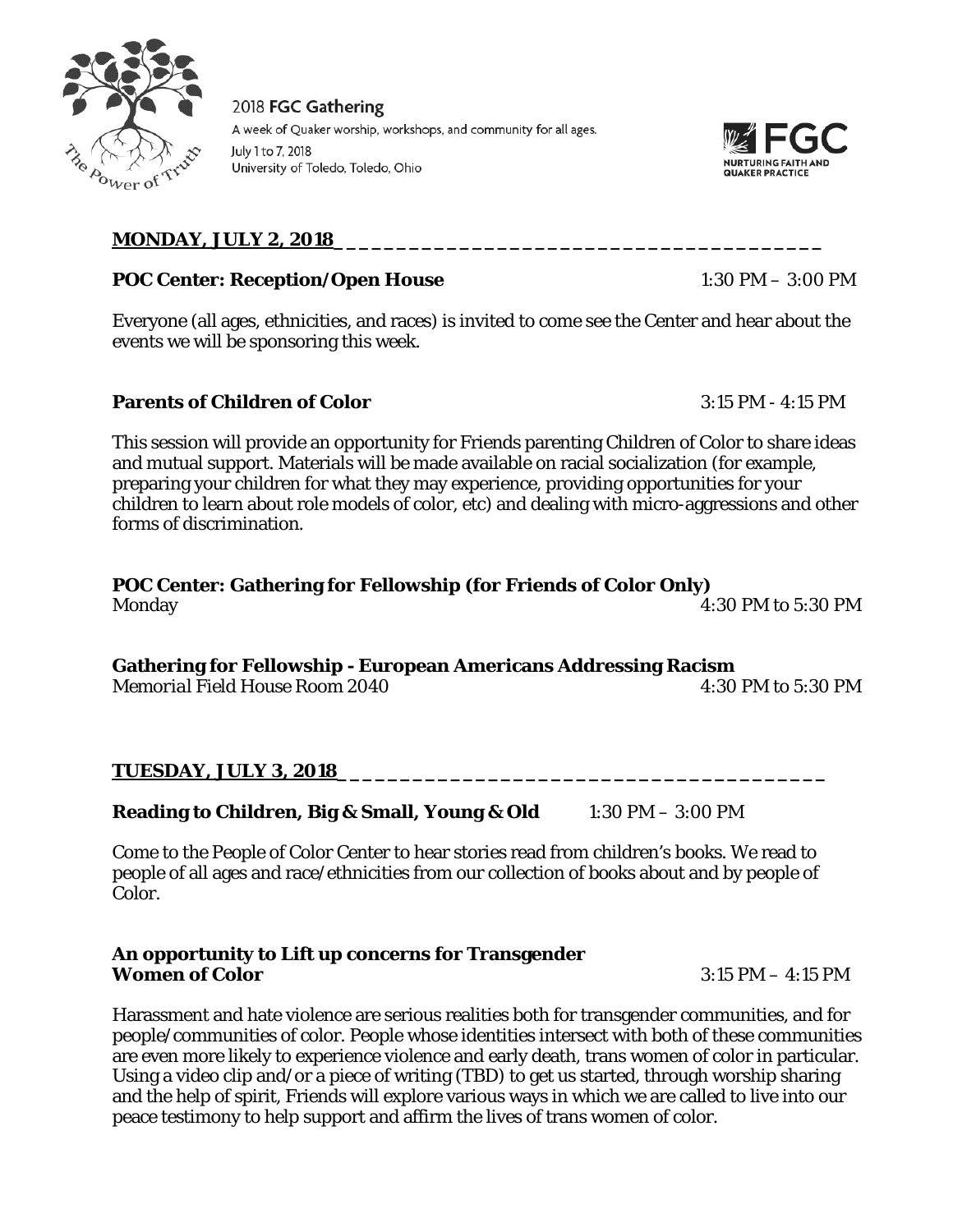2018 FGC Gathering A week of Quaker worship, workshops, and community for all ages. University of Toledo, Toledo, Ohio

## **POC Center: Gathering for Fellowship (for Friends of Color Only)** *Tuesday* 9:15 PM to 11:15 PM

**Gathering for Fellowship - European Americans Addressing Racism** *Memorial Field House Room 2040* 4:30 PM to 5:30 PM

#### **WEDNESDAY, JULY 4, 2018\_\_\_\_\_\_\_\_\_\_\_\_\_\_\_\_\_\_\_\_\_\_\_\_\_\_\_\_\_\_\_\_\_\_\_\_**

**POC Center: Gathering for Fellowship (for Friends of Color Only)** *Wednesday* 4:30 PM to 5:30 PM

**Gathering for Fellowship - European Americans Addressing Racism** *Memorial Field House Room 2040* 4:30 PM to 5:30 PM

# **THURSDAY, JULY 5, 2018\_\_\_\_\_\_\_\_\_\_\_\_\_\_\_\_\_\_\_\_\_\_\_\_\_\_\_\_\_\_\_\_\_\_\_\_\_\_**

# **POC Center: What is the Doctrine of Discovery?** 1:30 PM - 3:00 PM

Join us to learn about the Doctrine of Discovery and the impact it has on our work towards racial justice.

#### **White Privilege Conference Recap and Info Session** 3:15 PM - 4:15 PM

Why does FGC participate in the White Privilege Conferences? What successes and challenges have Friends experienced in taking learning from WPC back to their meeting? Come hear Friends talk about their experiences there and find out where it will be held in 2019.

**POC Center: Gathering for Fellowship (for Friends of Color Only)** *Thursday* 4:30 PM to 5:30 PM

#### **Gathering for Fellowship - European Americans Addressing Racism** *Memorial Field House Room 2040* **120 April 120 April 120 April 120 April 120 April 130 PM to 5:30 PM**

July 1 to 7, 2018